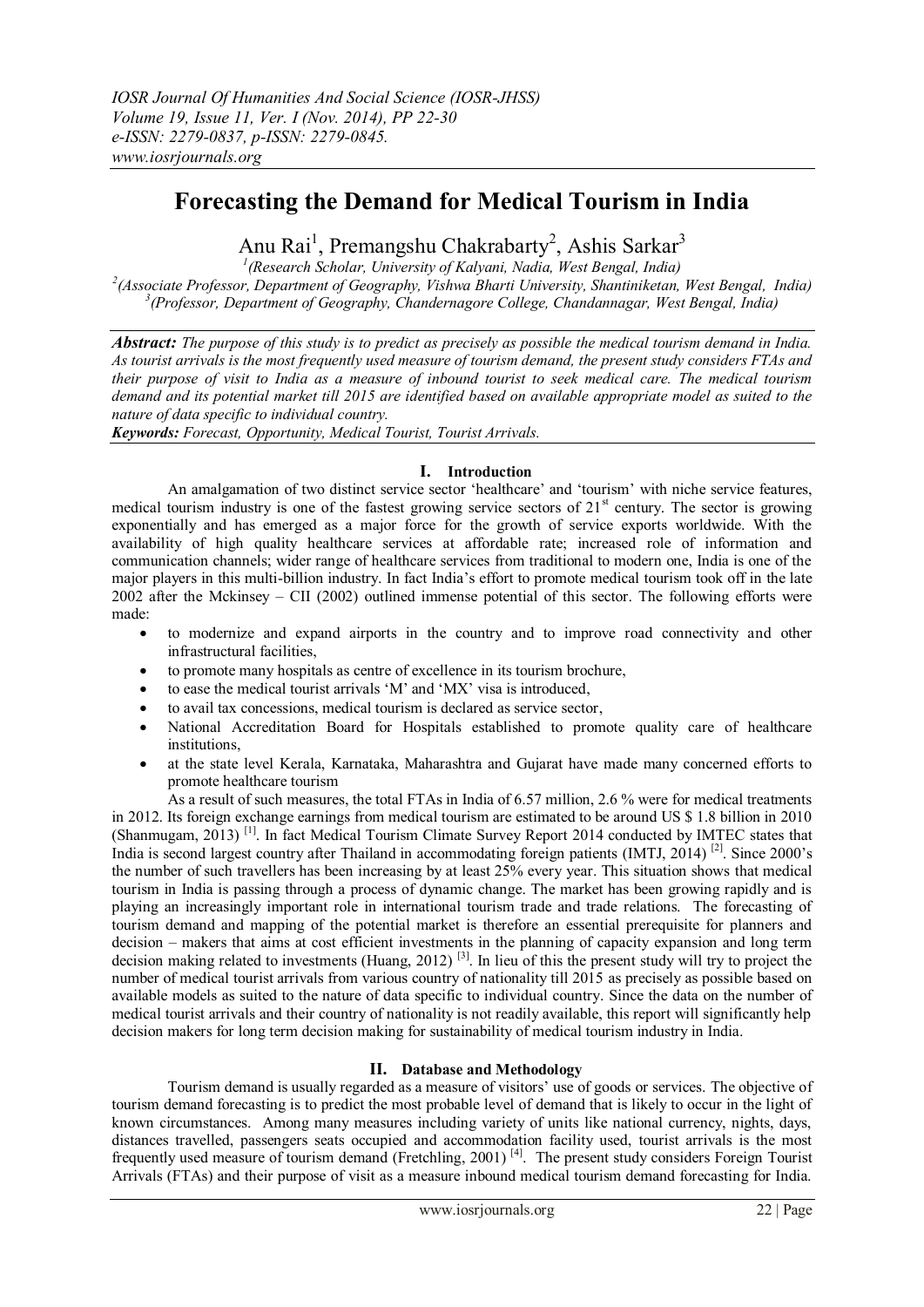The number of quarterly and annual FTAs from different countries to India cover the period of first quarter of 2003 to last quarter of 2012 were used to predict total tourism demand up to 2015 as precisely as possible based on available appropriate models as suited to the nature of data specific to individual country. Quarterly FTAs data are provided by Ministry of Tourism, Government of India<sup>[i]</sup>. Time Series Modeler of IBM - SPSS 19.0 is used to build best – fit time series model to individual country covers following steps:

#### 2.1. Building Models

The Time Series Modeler procedure creates models for time – series and produces forecast. It works on an assumption that a model of the series that explained the past values may also predict whether and how much the next few values will increase or decrease. It includes an Expert Modeler that automatically determines the best model for each of your time series, thus eliminating the need to identify an appropriate model through trial and error. Table 1 shows various best – fit models chosen by Expert Modeler for individual countries.

| Model                 | Country of<br>Nationality | Model Type              |  |  |
|-----------------------|---------------------------|-------------------------|--|--|
|                       | Argentina                 | Winters' Multiplicative |  |  |
|                       | <b>Brazil</b>             | Winters' Multiplicative |  |  |
|                       | Austria                   | Winters' Multiplicative |  |  |
|                       | Denmark                   | Winters' Multiplicative |  |  |
|                       | Finland                   | Winters' Multiplicative |  |  |
|                       | Germany                   | Winters' Multiplicative |  |  |
|                       | Ireland                   | Winters' Multiplicative |  |  |
|                       | Norway                    | Winters' Multiplicative |  |  |
|                       | Portugal                  | Winters' Multiplicative |  |  |
|                       | Sweden                    | Winters' Multiplicative |  |  |
|                       | Switzerland               | Winters' Multiplicative |  |  |
|                       | UK                        | Winters' Multiplicative |  |  |
|                       | Kazakhstan                | Winters' Multiplicative |  |  |
|                       | Poland                    | Winters' Multiplicative |  |  |
|                       | Ukraine                   | Winters' Multiplicative |  |  |
| Exponential Smoothing | Egypt                     | Winters' Multiplicative |  |  |
|                       | Kenya                     | Winters' Multiplicative |  |  |
|                       | South Africa              | Winters' Multiplicative |  |  |
|                       | Israel                    | Winters' Multiplicative |  |  |
|                       | Myanmar                   | Winters' Multiplicative |  |  |
|                       | Australia                 | Winters' Multiplicative |  |  |
|                       | New Zealand               | Winters' Multiplicative |  |  |
|                       | Canada                    | Winters' Additive       |  |  |
|                       | <b>USA</b>                | Winters' Additive       |  |  |
|                       | Mexico                    | Winters' Additive       |  |  |
|                       | Belgium                   | Winters' Additive       |  |  |
|                       | France                    | Winters' Additive       |  |  |
|                       | Greece                    | Winters' Additive       |  |  |
|                       | Netherlands               | Winters' Additive       |  |  |
|                       | Russian Fed.              | Winters' Additive       |  |  |
|                       | Sudan                     | Winters' Additive       |  |  |
|                       | Tanzania                  | Winters' Additive       |  |  |
|                       | Bahrain                   | Winters' Additive       |  |  |
|                       | Iraq                      | Winters' Additive       |  |  |
|                       | Oman                      | Winters' Additive       |  |  |
|                       | Saudi Arabia              | Winters' Additive       |  |  |
|                       | Turkey                    | Winters' Additive       |  |  |
|                       | Nepal                     | Winters' Additive       |  |  |
|                       | Sri Lanka                 | Winters' Additive       |  |  |
|                       | Bhutan                    | Winters' Additive       |  |  |
| Exponential Smoothing | Indonesia                 | Winters' Additive       |  |  |
|                       | Malaysia                  | Winters' Additive       |  |  |
|                       | Philippines               | Winters' Additive       |  |  |
|                       | Singapore                 | Winters' Additive       |  |  |
|                       | Vietnam                   | Winters' Additive       |  |  |
|                       | China (M)                 | Winters' Additive       |  |  |
|                       | Japan                     | Winters' Additive       |  |  |
|                       | Rep. of Korea             | Winters' Additive       |  |  |
|                       | Others                    | Winters' Additive       |  |  |

Table 1 Model Description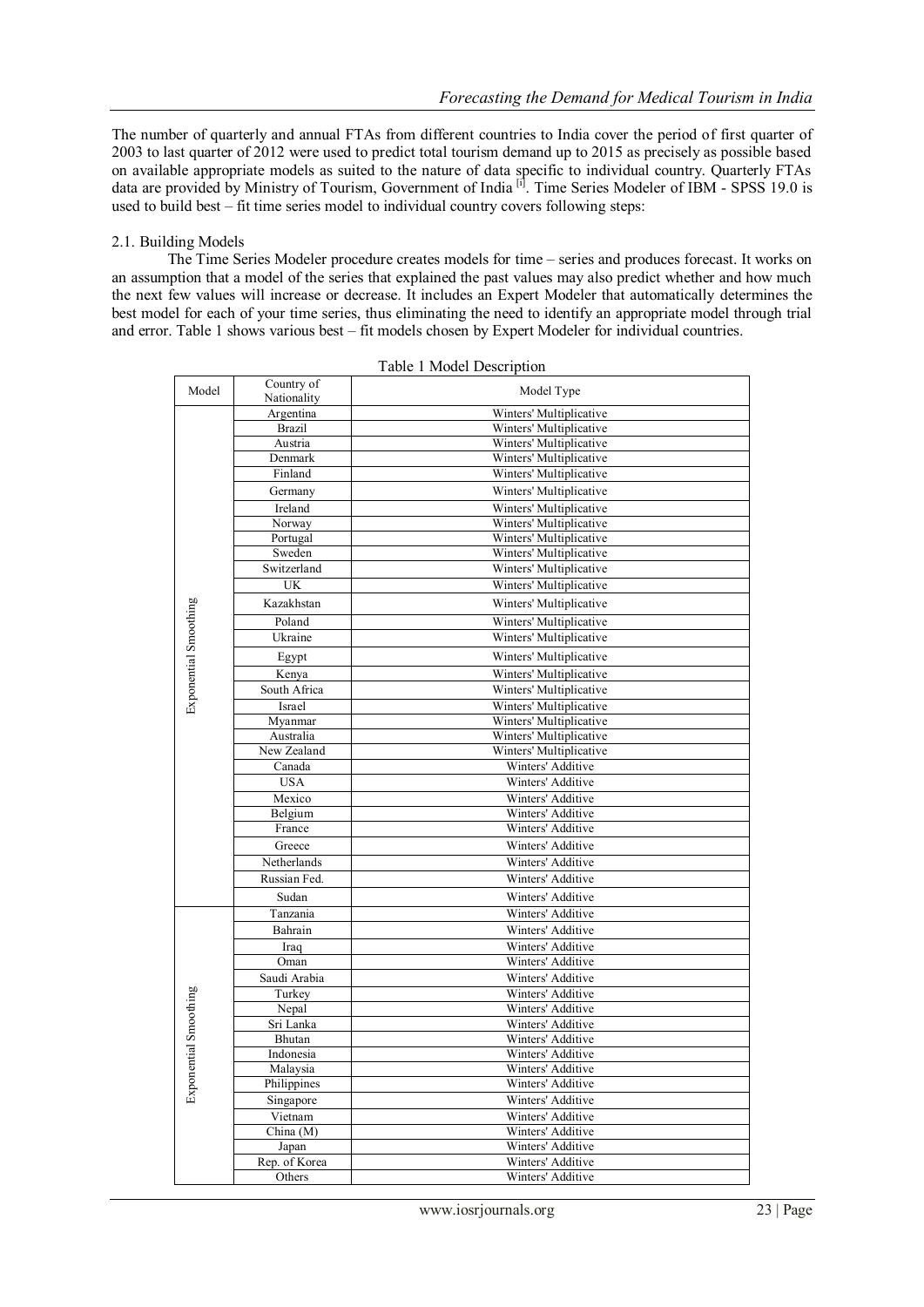|                                    | Italy          | Simple Seasonal     |  |  |  |  |
|------------------------------------|----------------|---------------------|--|--|--|--|
|                                    | Spain          | Simple Seasonal     |  |  |  |  |
|                                    | <b>UAE</b>     | Simple Seasonal     |  |  |  |  |
|                                    | Iran           | Simple Seasonal     |  |  |  |  |
|                                    | Pakistan       | Simple Seasonal     |  |  |  |  |
|                                    | China (Taiwan) | Simple Seasonal     |  |  |  |  |
| ARIMA $(p, d, q)$<br>$(P, D, Q)$ s | Bangladesh     | ARIMA(2,0,0)(0,0,0) |  |  |  |  |
|                                    | Nigeria        | ARIMA(0,1,0)(1,1,0) |  |  |  |  |
|                                    | Yemen          | ARIMA(0,1,0)(1,1,0) |  |  |  |  |
|                                    | Afghanistan    | ARIMA(0,0,1)(0,1,0) |  |  |  |  |
|                                    | Maldives       | ARIMA(0,0,1)(0,1,0) |  |  |  |  |
|                                    | Thailand       | ARIMA(0,0,0)(0,1,0) |  |  |  |  |
|                                    | Czech Republic | ARIMA(0,0,0)(0,1,0) |  |  |  |  |

#### 2.2 Modeling Method and Assumption

For automatic time series forecasting of FTAs in India, the default method of Expert Modeler is chosen. By default, the Expert Modeler considers both exponential smoothing and ARIMA models of forecasting.

#### 2.2.1 Exponential Smoothing

ES methods are classified as seasonal or non – seasonal. It summarizes each value of a time series with an average of recent values. It can be also defined as a weighted moving average with weights that decline exponentially into the past. The main difference among the various exponential smoothing methods is the way they treat the trend and seasonality (Cuhadar, 2014)<sup>[6]</sup>. Default Expert Modeler selects Winters' Multiplicative, Additive and Simple Seasonal Exponential Smoothing method for given countries as shown in Table 1. Winters' Multiplicative model is appropriate for series with a linear trend and a seasonal effect that depends on the level of the series. Its smoothing parameters are level, trend and season.

The basic equations for Winters' multiplicative method often known as Holt-Winters Multiplicative Method can be defined as follows:

Level:

$$
L_t = d \frac{A_t}{S_{t-1}} + (1 - a)(L_{t-1} + b_{t-1})
$$

Trend:

$$
b_t = \beta (L_t - L_{t-1}) + (1 - \beta) b_{t-1}
$$

Seasonal:

$$
S_t = \gamma \frac{A_t}{L_t} + (1 + \gamma) S_{t-s+h}
$$

Forecast:

$$
F_{t+h} = (L_t + hb_t)S_{t-s+i}
$$

Winters' Additive model is appropriate for series with a linear trend and a seasonal effect that does not depend on the level of the series. Its smoothing parameters are level, trend and season. The equation for Winters' Additive method is as follows:

 $L_t = \alpha(A_t - S_{t-1}) + (1 - \alpha)(L_{t-1} + b_{t-1})$ Level:

Trend: 
$$
b_t = \beta (L_t - L_t) + (1 - \beta) b_{t-1}
$$

Seasonal:  $S_t = \gamma(A_t - L_t) + (1 - \gamma)S_{t-s}$ 

$$
Forecast: \qquad F_{(t+h)} = (L_t + S_{t-s+h})
$$

Simple Seasonal model is appropriate for series with no trend and a seasonal effect that is constant over time. Its smoothing parameters are level and season. It can be described by the following equations:

Level:  $L_t = \alpha(A_t - S_{t-s}) + (1 - \alpha)(L_{t-1})$ Seasonal:  $S_t = \gamma(A_t - L_t) + (1 - \gamma)S_{t-s}$ Forecast: $F_{(t+h)} = (L_t + S_{t-s+h})$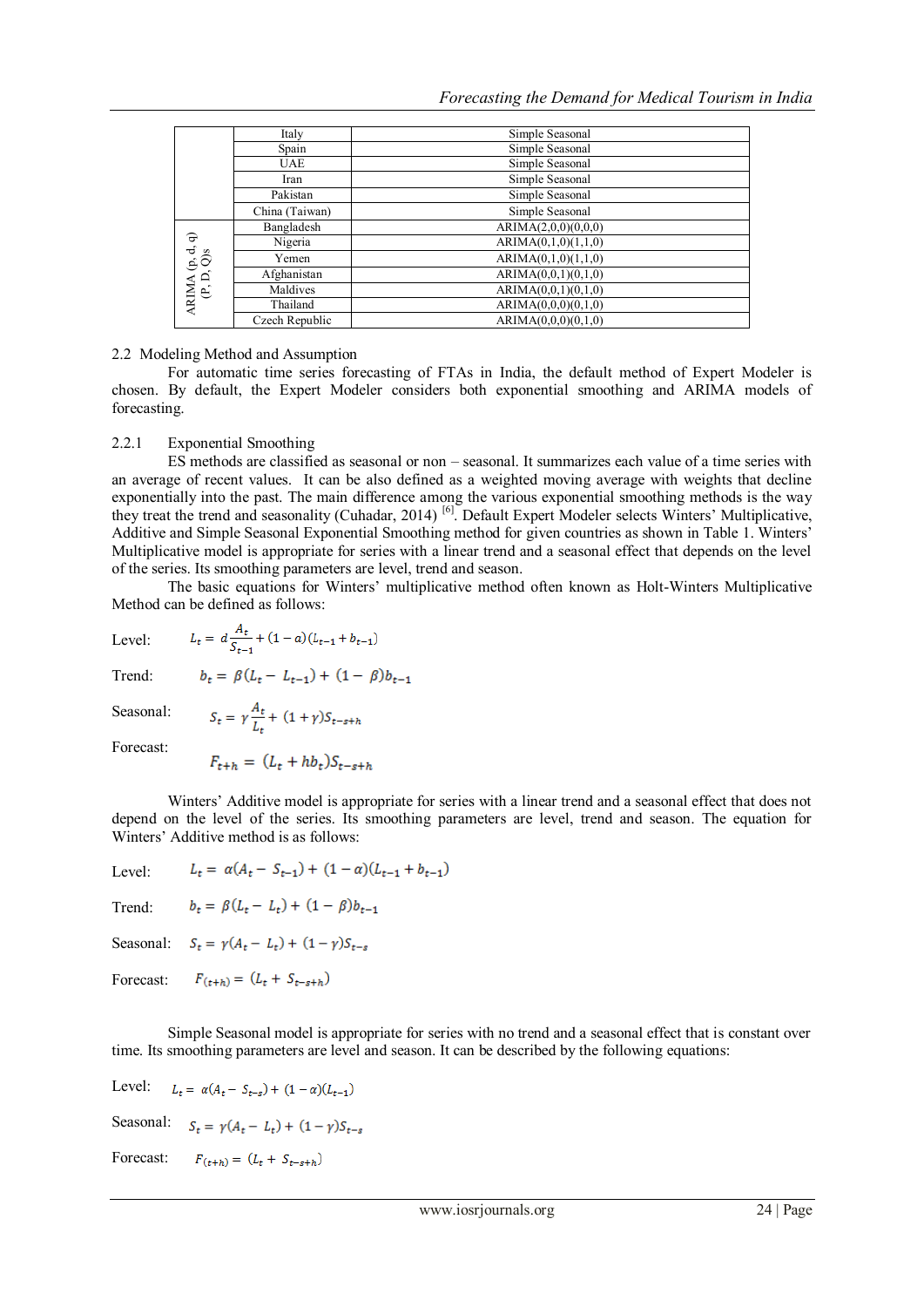#### Where,  $L =$  level of the series

- $\alpha$  = level smoothing constant between 0 and 1
- $A =$  actual values
- *s* = number of seasonal periods in a year (as four quarters here)
- $b =$  trend of the series
- $\beta$  = seasonal smoothing constant between 0 and 1
- *S* = seasonal component
- *γ* = seasonal smoothing constant between 0 and 1
- $t =$ some time period
- $h$  = number of time periods ahead to be forecast

#### 2.2.2 ARIMA Model

ARIMA model building method is an empirically driven methodology of systematically identifying, estimating, diagnosing and forecasting time series (Cuhadar, 2014)<sup>[7]</sup>. Popularly known as the Box – Jenkins approach this method searches for the combination of two forecasting method and their parameters that minimize the error in simulating the past series. The two methods are Auto-regression (AR) and Moving Average (MA). The acronym ARIMA is used to identify the Autoregressive Integrated Moving Average Method (Fretchling, 2001)<sup>[8]</sup>, where '*I*' indicate the '*integration index*' which is a number of times a series must be differenced to achieve stationarity. The general form of the ARIMA Model is written as the following formulas – *ARIMA (p, d, q) (P, D, Q)s* which indicates as follows:

- Autoregressive (*p*): the number of autoregressive orders in the model. Autoregressive orders specify which previous values from the series are used to predict current values. For example, an autoregressive order of 2 specifies that the value of the series two time periods in the past be used to predict the current value.
- Difference (*d*): specifies the order of differencing applied to the series before estimating models. Differencing is necessary when trends are present (series with trends are typically non-stationary and ARIMA modeling assumes stationarity) and is used to remove their effect. The order of differencing corresponds to the degree of series trend 1st order differencing accounts for linear trends,  $2<sup>nd</sup>$  order accounting for quadratic trends and so on.
- Moving Average (*q*): the number of moving average orders in the model. Moving average orders specify how deviations from the series mean for previous values are used to predict current values. For example, moving average orders of 1 and 2 specify that deviations from the mean value of the series from each of the last two time periods be considered when predicting current values of the series.
- *P*: is the number of parameters in Autoregressive Seasonal Model
- *D*: the seasonal differencing degree
- *Q*: the number of parameters in moving average seasonal model and
- *s*: the period of seasonality

It can be written as:  $\left[ \emptyset_n(B) \phi_{ps}(B^S) \nabla^d \nabla^{DS} X_t = \theta_a(B) \Theta_{os}(B^s)_{at} \right]$ 

Where,  $X_t$  = the observed value at time point t (or transformed value)

 $p_p(B)$ = the AR or Autoregressive operator i.e.  $[(1 - \Phi_1 B - \Phi_2 B^2 - ... - \Phi_2 B^p)]$ *B* = the backshift operator  $[BX_t = X_{t-1}]$  $\Phi_{PS}(B^S) = \text{the seasonal AR Model } [(I - \Phi_I B^S - \Phi_2 B^{2s} - \dots - \Phi_P B^{PS})]$  $B^S$  = the seasonal backshift operator  $[B^S X_t = X_t \cdot s]$  $\nabla$ <sup>*d*</sup> = the differencing operator  $\left[ \nabla$ <sup>*d*</sup>*Xt*</sub> =  $(1 - B)^d$ *X<sub>t</sub>*] = the seasonal differencing operator  $\left[ \nabla \frac{DS}{X_t} = (1 - B^S)^D X_t \right]$  $a_t$  = the random error at time point '*t*'  $[a_t \sim N(0, \sigma^2 a)]$ = the moving average operator  $[I - \theta_I B - \theta_2 B^2 - ... - \theta_I B^q]$  and  $(B^{s})$  = seasonal moving average operator  $[(I - \Theta_{I}(B^{S}) - \Theta_{2}B^{2S} - ... - \Theta_{Q}B^{Q}]$  $\theta$ <sub> $0$ </sub> $B^{QS}$ 

#### 2.3 Forecast Accuracy Evaluation

Accuracy testing is the most important tourist demand forecast evaluation criterion. The accuracy of a forecasting model depends on how close the forecast values of *F<sup>t</sup>* are to the actual value of *At.* The magnitude of the forecasting error allows the analyst to evaluate the performance of the forecasting procedures across time periods in the series. Among many measures of forecast accuracy, MAPE or Mean Absolute Percentage Error is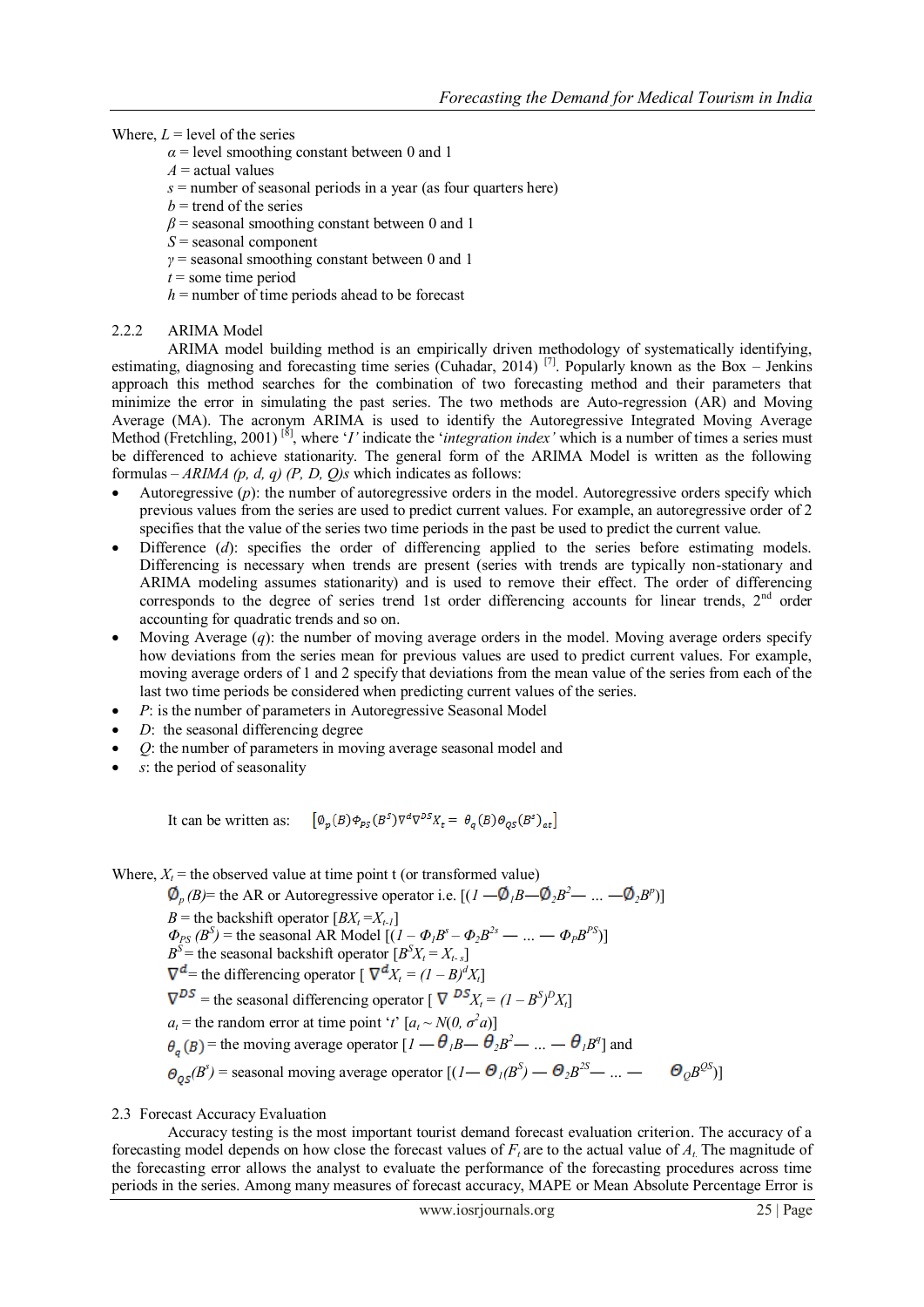often used to test forecasting accuracy. It is the error magnitude measures compute percentage errors relative to the values in the historical series. It is independent of the units used and can therefore be used to compare series with different units. It can be expressed as -

$$
MAPE = \frac{1}{n} * \left( \left| \frac{\epsilon_t}{A_t} \right| * 100 \right)
$$

Where,  $n =$  number of periods  $e =$  forecast error i.e.  $[e = A_t - F_t]$  $A =$  actual value of the variable being forecast  $t =$ some time period *F* = forecast value

As a rule, lower MAPE values are preferred to higher ones because they indicate a forecasting model is producing smaller percentage errors. Lewis (1982) has suggested the following interpretation of MAPE values  $($  Fretchling, 2001)<sup>[9]</sup>:

- less than 10 per cent is highly accurate forecasting
- between 10 and 20 per cent is good forecasting
- between 20 and 50 per cent is reasonable forecasting
- greater than 50 per cent is inaccurate forecasting

However demand of tourism is an outcome of highly complex human behavior but Lewis's interpretation is often used to judge MAPE values ( $\acute{C}$ uhadar, 2014)<sup>[10]</sup>. Therefore, comment on reliability of forecasting accuracy is made on the basis of MAPE value following Lewis's interpretation.

2.4. Generating Tourist Forecast and Estimating Potential Medical Tourist Arrivals to India

The aforesaid forecasting models are applied and projected number of FTAs till 2015 is generated. Country – wise data on the proportion of FTAs for the medical treatment, compiled by the Ministry of Tourism through disembarkation cards which have the provision for recording the purpose of the visit for each foreign tourist is selected to estimate the number of medical tourists till 2015. It is believed that the proportion of FTAs for medical treatment recorded for 2012 if extrapolated for the year 2014  $\&$  2015, would give an estimated number of tourists nationality wise who are visiting India to undergo various medical treatments.

### **III. Projecting Demand for Medical Tourism in India**

The empirical results of applied forecasting models which depict the projected number of FTAs to India up to 2015 have been shown in Table 2. It is projected that in 2015, India will host largest number of foreign tourists from USA (1255959), UK (809262) and Bangladesh (475643) followed by Sri Lanka, Germany, France, Canada and so on as shown in Fig. 1.

To measure forecast accuracy MAPE, the most widely used method is applied following Lewis's interpretation. Fig. 2 depicts reliability level of each forecasting model applied to individual country. It is noticed that the MAPE varies from a minimum of 3.20 per cent to 26.88 per cent across all models. It depicts that most of the forecasting models applied fall under good category of forecasting with less than 20 per cent of forecasting error except Kazakhstan, Myanmar, Russia, Bhutan, UAE and Pakistan which are reasonable or acceptable with more than 20 per cent of error.

The observed and estimated number of tourist arrivals to India for medical treatment from different country of nationality since 2009 to 2015 is shown in Table 3. Numerically, it is noticed that among different nationals the medical tourist arrivals in India is led by third world countries include Bangladesh, Maldives, Afghanistan, Iraq, Nigeria together with Russia, Oman, Sri Lanka, UAE, USA and so on (Fig. 3)

The estimated value depicts that in 2015 India will host maximum number of medical tourist arrivals from Afghanistan (36973), Maldives (36657), and Bangladesh (36625) followed by Nigeria, Iraq, Russia, Oman, Sri Lanka and so on (Fig. 4 and Fig. 5).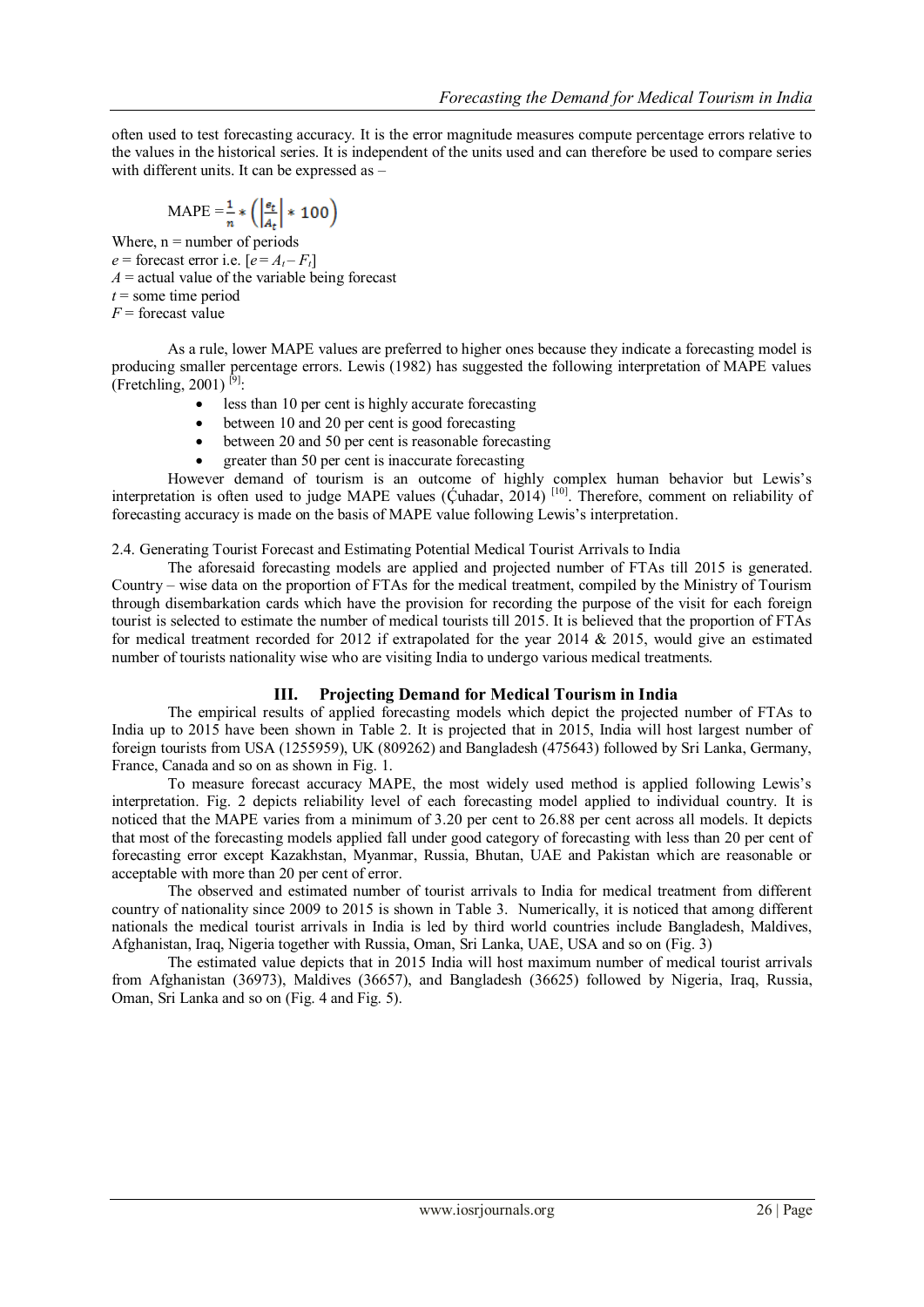

Figure 1 Estimated Foreign Tourist Arrivals in India (2014 - 2015)



Figure 2 MAPE Plot – Testing Forecasting Accuracy (after Lewis, 1982)



Figure 3 Foreign Tourist Arrivals to India for Medical Treatment, India Tourism Statistics, 2012.

# **IV. Conclusion**

No doubt India has many advantages in health and medical tourism market varies from cost advantages, no waiting time, advanced medical infrastructure to the domain of holistic and traditional healthcare system. Many migrating patients in search of better opportunity of medical care have already chosen India as their destination for medical treatments. But observed number of medical tourist arrivals from different countries depicts that in spite of many healthcare advantages, India still accommodate large number of patients from third world nations including Bangladesh, Maldives, Afghanistan, Iraq and Nigeria followed by others (Fig. 5) and the trend being estimated to be same for 2015. However there is an opportunity of hosting maximum number of foreign tourists from USA, UK, Germany, France, and Canada where demand of outbound medical tourism is very high because of high cost of treatment to long waiting list (Mishra, 2012)<sup>[11]</sup> but still in order to explore the untapped potential of these developed nations' market India has to make some effective measures on the status of community health and hygiene and need based infrastructure especially in terms of connectivity, safety and security for the visitor travelling in the country.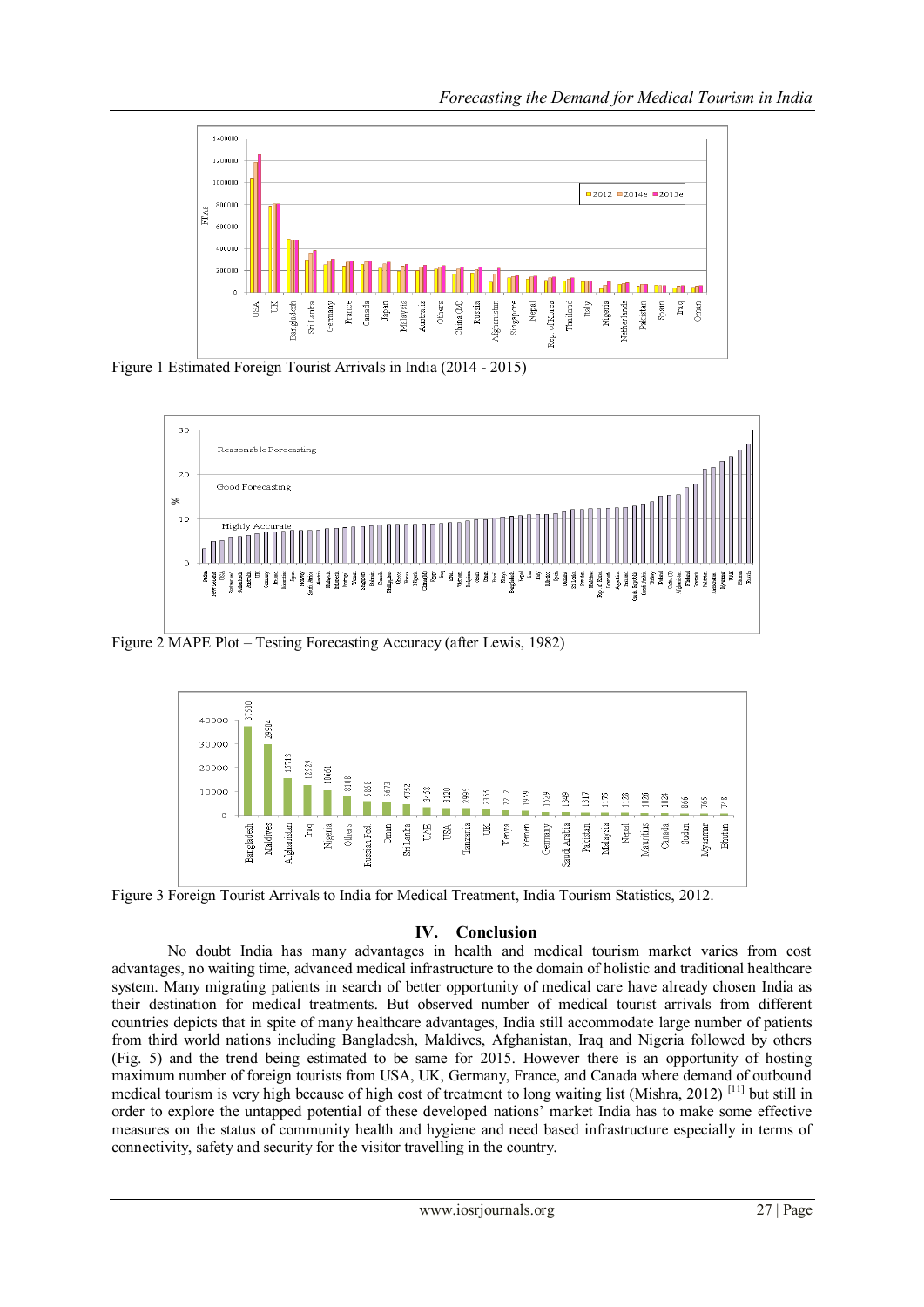

Figure 4 Mapping the Potential Market of Medical Tourism, 2015



Figure 5 Projected Medical Tourist Arrivals to India, 2015

|                        | Forecast |        |  |  |
|------------------------|----------|--------|--|--|
| Country of Nationality | 2014     | 2015   |  |  |
| Argentina              | 10001    | 10974  |  |  |
| <b>Brazil</b>          | 21319    | 22626  |  |  |
| Austria                | 41324    | 43328  |  |  |
| Denmark                | 33866    | 33479  |  |  |
| Finland                | 25939    | 27247  |  |  |
| Germany                | 289126   | 307891 |  |  |
| Ireland                | 28491    | 30227  |  |  |
| Norway                 | 27303    | 29064  |  |  |
| Portugal               | 28299    | 30056  |  |  |
| Sweden                 | 57169    | 60602  |  |  |
| Switzerland            | 54321    | 56639  |  |  |
| UK                     | 808093   | 809262 |  |  |
| Kazakhstan             | 13887    | 15120  |  |  |
| Poland                 | 27038    | 26883  |  |  |
| Ukraine                | 39627    | 42830  |  |  |
| Egypt                  | 12787    | 13515  |  |  |
| Kenya                  | 38385    | 40116  |  |  |
| South Africa           | 52522    | 55285  |  |  |
| Israel                 | 47384    | 48645  |  |  |
| Myanmar                | 36723    | 40127  |  |  |
| Australia              | 233815   | 249114 |  |  |
| New Zealand            | 44999    | 47863  |  |  |
| Canada                 | 279401   | 287678 |  |  |

## Table 2 Projected Foreign Tourist Arrivals to India (2013 - 2014)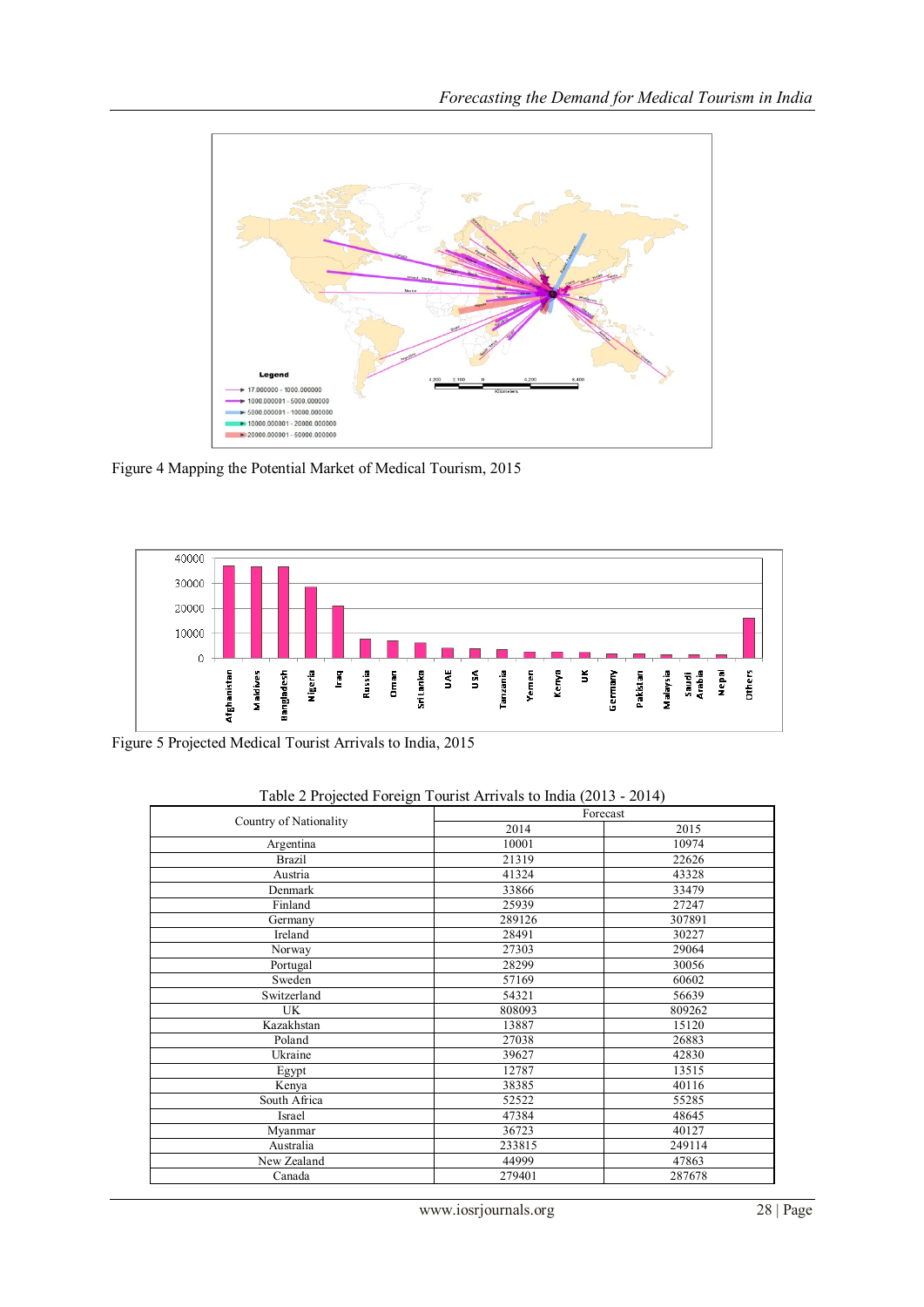| Forecasting the Demand for Medical Tourism in India |  |  |  |  |
|-----------------------------------------------------|--|--|--|--|
|                                                     |  |  |  |  |

| <b>USA</b>     | 1187861 | 1255959 |
|----------------|---------|---------|
| Mexico         | 13498   | 14375   |
| Belgium        | 48057   | 50627   |
| France         | 276390  | 291030  |
| Greece         | 8524    | 8971    |
| Netherlands    | 83430   | 86997   |
| Russia         | 209667  | 229572  |
| Sudan          | 11780   | 12884   |
| Tanzania       | 24061   | 25486   |
| Bahrain        | 11306   | 11993   |
| Iraq           | 57005   | 62308   |
| Oman           | 58082   | 62178   |
| Saudi Arabia   | 34557   | 36684   |
| Turkey         | 25899   | 27586   |
| Nepal          | 144212  | 152335  |
| Sri Lanka      | 358921  | 382265  |
| Bhutan         | 17503   | 18678   |
| Indonesia      | 35788   | 38278   |
| Malaysia       | 241767  | 256879  |
| Philippines    | 42867   | 47537   |
| Singapore      | 146180  | 154711  |
| Vietnam        | 15479   | 17416   |
| China (Main)   | 214799  | 230814  |
| Japan          | 261912  | 275827  |
| Rep. of Korea  | 135536  | 143505  |
| Others         | 233745  | 245322  |
| Italy          | 103767  | 103767  |
| Spain          | 62985   | 62985   |
| <b>UAE</b>     | 49143   | 49143   |
| Iran           | 38745   | 38745   |
| Pakistan       | 73900   | 73900   |
| China (Taiwan) | 36314   | 36314   |
| Bangladesh     | 475863  | 475643  |
| Nigeria        | 66137   | 97940   |
| Yemen          | 23825   | 26463   |
| Afghanistan    | 170209  | 224077  |
| Maldives       | 58230   | 61816   |
| Thailand       | 122588  | 131311  |
| Czech Republic | 12832   | 13683   |

# Table 3 Medical Tourist Arrivals in India, 2009 - 2015

|                        | Observed MTAs in India |      |      |      | Estimated MTAs in India |      |      |
|------------------------|------------------------|------|------|------|-------------------------|------|------|
| Country of Nationality | 2009                   | 2010 | 2011 | 2012 | 2013                    | 2014 | 2015 |
| Argentina              | 6                      | 8    | 9    | 39   | 36                      | 40   | 44   |
| <b>Brazil</b>          | 14                     | 30   | 35   | 37   | 40                      | 43   | 45   |
| Austria                | 112                    | 196  | 292  | 386  | 393                     | 413  | 433  |
| Denmark                | 62                     | 71   | 104  | 132  | 137                     | 135  | 134  |
| Finland                | 25                     | 24   | 24   | 45   | 49                      | 52   | 54   |
| Germany                | 766                    | 1139 | 1201 | 1529 | 1622                    | 1735 | 1847 |
| Ireland                | 58                     | 20   | 22   | 49   | 54                      | 57   | 60   |
| Norway                 | 66                     | 111  | 172  | 118  | 128                     | 137  | 145  |
| Portugal               | 52                     | 63   | 72   | 99   | 106                     | 113  | 120  |
| Sweden                 | 87                     | 135  | 146  | 255  | 269                     | 286  | 303  |
| Switzerland            | 153                    | 216  | 417  | 532  | 572                     | 598  | 623  |
| UK                     | 1539                   | 1519 | 1596 | 2365 | 2421                    | 2424 | 2428 |
| Kazakhstan             | 89                     | 88   | 402  | 594  | 645                     | 708  | 771  |
| Poland                 | 20                     | 51   | 28   | 100  | 109                     | 108  | 108  |
| Ukraine                | 37                     | 148  | 305  | 494  | 619                     | 674  | 728  |
| Egypt                  | 41                     | 40   | 62   | 53   | 60                      | 64   | 68   |
| Kenya                  | 795                    | 1257 | 1322 | 2212 | 2383                    | 2495 | 2608 |
| South Africa           | 222                    | 167  | 292  | 502  | 498                     | 525  | 553  |
| Israel                 | 81                     | 87   | 48   | 95   | 92                      | 95   | 97   |
| Myanmar                | 218                    | 412  | 977  | 765  | 833                     | 918  | 1003 |
| Australia              | 298                    | 339  | 385  | 404  | 437                     | 468  | 498  |
| New Zealand            | 62                     | 74   | 74   | 78   | 84                      | 90   | 96   |
| Canada                 | 672                    | 969  | 777  | 1024 | 1084                    | 1118 | 1151 |
| <b>USA</b>             | 2481                   | 1863 | 1961 | 3120 | 3359                    | 3564 | 3768 |
| Mexico                 | 8                      | 21   | 11   | 34   | 38                      | 40   | 43   |